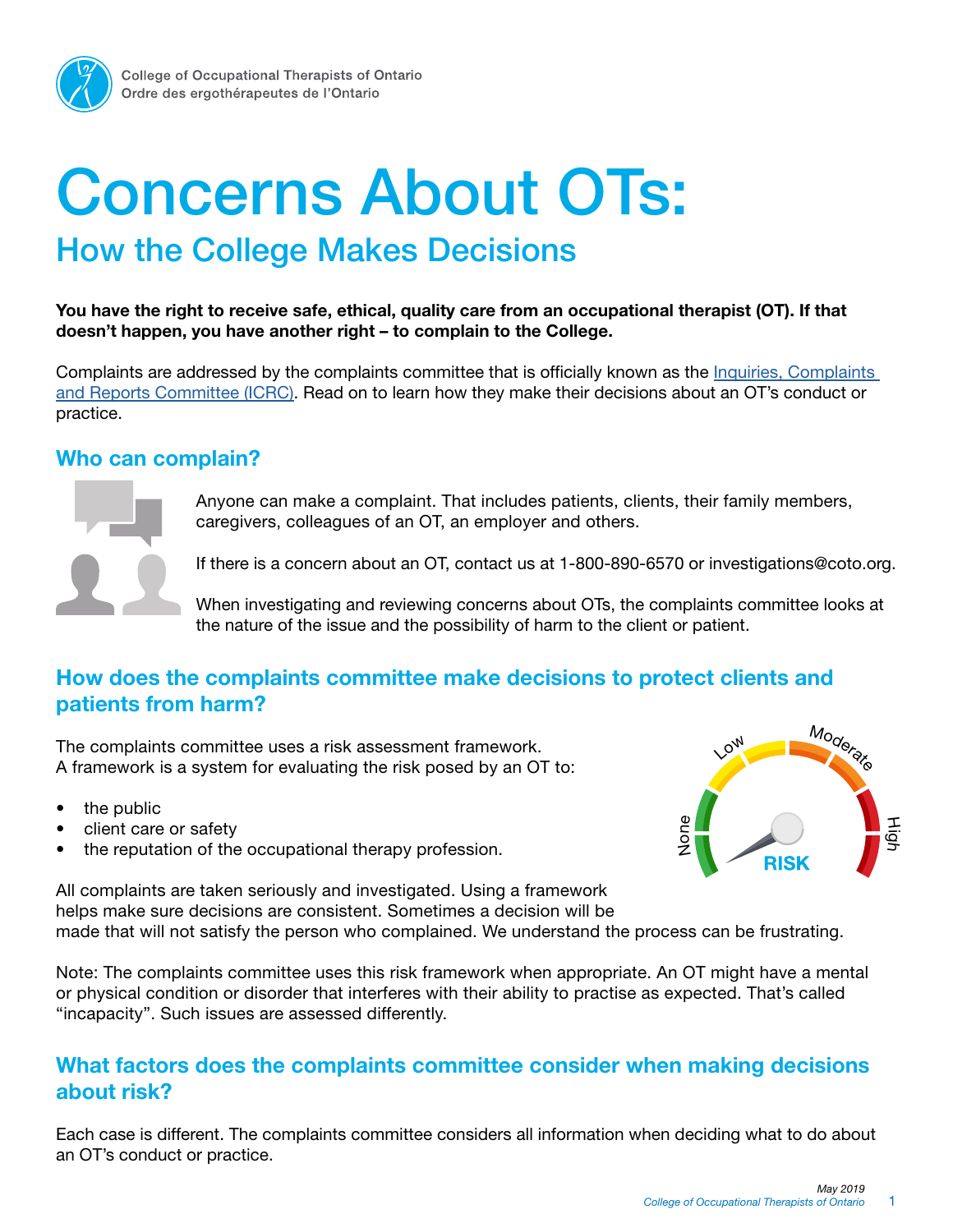#### As part of its duty to protect the public, the complaints committee considers a series of questions, such as:

- $\rightarrow$  Do the concerns pose a direct risk to client care or safety?
- $\rightarrow$  Has the OT been honest about the situation?
- $\rightarrow$  Has the OT gained financially from the situation under investigation?
- $\rightarrow$  Is this situation likely to happen again?
- $\rightarrow$  Is there evidence supporting the concerns?
- $\rightarrow$  Does the OT understand how the client is affected?
- $\rightarrow$  Does the OT understand how their colleagues, employers and others are affected?
- $\rightarrow$  Does the OT understand they have failed to meet College standards and expectations?
- $\rightarrow$  Does the OT understand why the concerns are under investigation?
- $\rightarrow$  Has the OT volunteered to take steps to make the situation better?
- $\rightarrow$  Has the OT co-operated with the investigation?
- $\rightarrow$  How long has the OT been practising?
- $\rightarrow$  Does the OT regret what happened?
- $\rightarrow$  Does the OT have a history of complaints or concerns on file with the College?

Together, the answers can help establish risk levels, from none to high. This information will help the complaints committee make its decision. If the risk level is low to moderate, decisions are intended to be educational and corrective. If the level of risk is high, decisions are more serious.



### What are the decisions when there is no risk to the public?

Take No Action. The complaints committee might decide the concerns don't pose a risk to the public, or that there's no evidence to support the concerns. So the decision may be to take no action.



### What are the decisions when the risk to the public is low?

- Advice/Guidance. The complaints committee suggests how the OT can avoid similar issues in the future.
- Remedial Agreement. Here, an OT typically agrees to complete additional learning assigned by the complaints committee. For instance, the OT would have to review certain College standards, and identify how they'll improve their practice in any areas of concern. Remedial agreements are voluntary. If an OT refuses to take part, the complaints committee will review the situation and consider if another outcome is more appropriate to prevent similar concerns from happening again.



### What are the decisions when the risk to the public is moderate?

**Undertaking.** These are legally binding agreements. They include terms, like requiring the OT to practise under another OT's supervision for a defined period or to take a course on a topic like ethics. By law, a summary of the undertaking is made available until the OT completes its requirements.